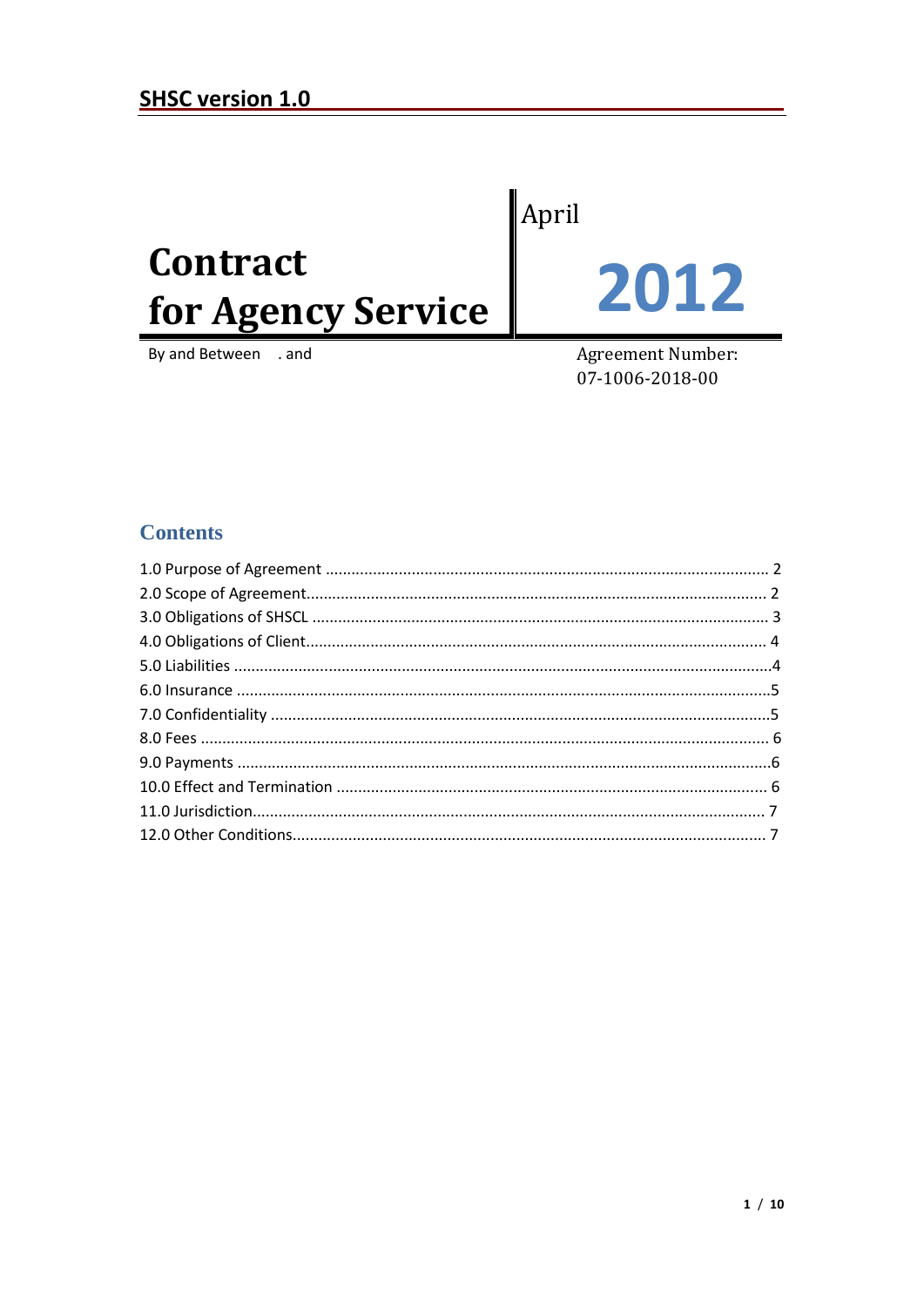# Contract for Agency Service in China

# **1.0 Purpose of Contract**

1.1 The Regulations of People's Republic of China on the Administration of Prevention and Control of Pollution to the Marine Environment by Vessels require that an agreement for Ship Pollution Response (hereinafter referred to as "Agreement") is formulated in accordance with the provisions of Article 29 of the Regulations of the People's Republic of China on Emergency Preparedness and Response on Marine Environment Pollution from Ships for the purpose of effectively implementing the regime of agreement for ship pollution response. Through this contract the Owner/Operator/Manager (hereafter called the "Client") agrees to appoint Shanghai Highwoods Ship Co., Ltd. (SHSCL) as its agent as defined by Paragraph 3 of Article 18 of the Detailed Rules of Maritime Safety Administration of the PRC on the Implementation of the Administration Regime of Agreement for Ship Pollution Response with respect to the signing of the agreement for Ship Pollution Response with approved oil spill response organizations ("SPROs") and other relevant issues at Chinese ports except Hong Kong, Macau and Taiwan

1.2 SHSCL agrees to be appointed as agent of the Client for the mission detailed above.

1.3 The ships to receive services under this contract ("the Ships") are listed as in appendix I.

# **2.0 Scope of Service**

The scope of services to be rendered by SHSCL to the Client as per the Contract shall be strictly limited to the scope of authorization as is defined by the "Letter of Authorization (IG LOA dated 6 December 2014)", including:

2.1 Advising the Client regarding the identity, qualification status and other relevant Information of Maritime Safety Administration ("MSA") approved SPRO(s) for a certain port or ports for the consideration and choice of the Client;

2.2 Negotiating with the SPRO selected by the Client on terms and conditions of the Agreement on behalf of the Client, endeavoring to obtain their agreement as much as possible to contract on the MSA Sample Agreement with IG supplemented clauses (IG Sample Agreement 20 November 2014);

2.3 Monitoring of evolving PRC & Local Regulations & on-going qualification of SPRO.

2.4 Signing the Agreement on behalf of the Client;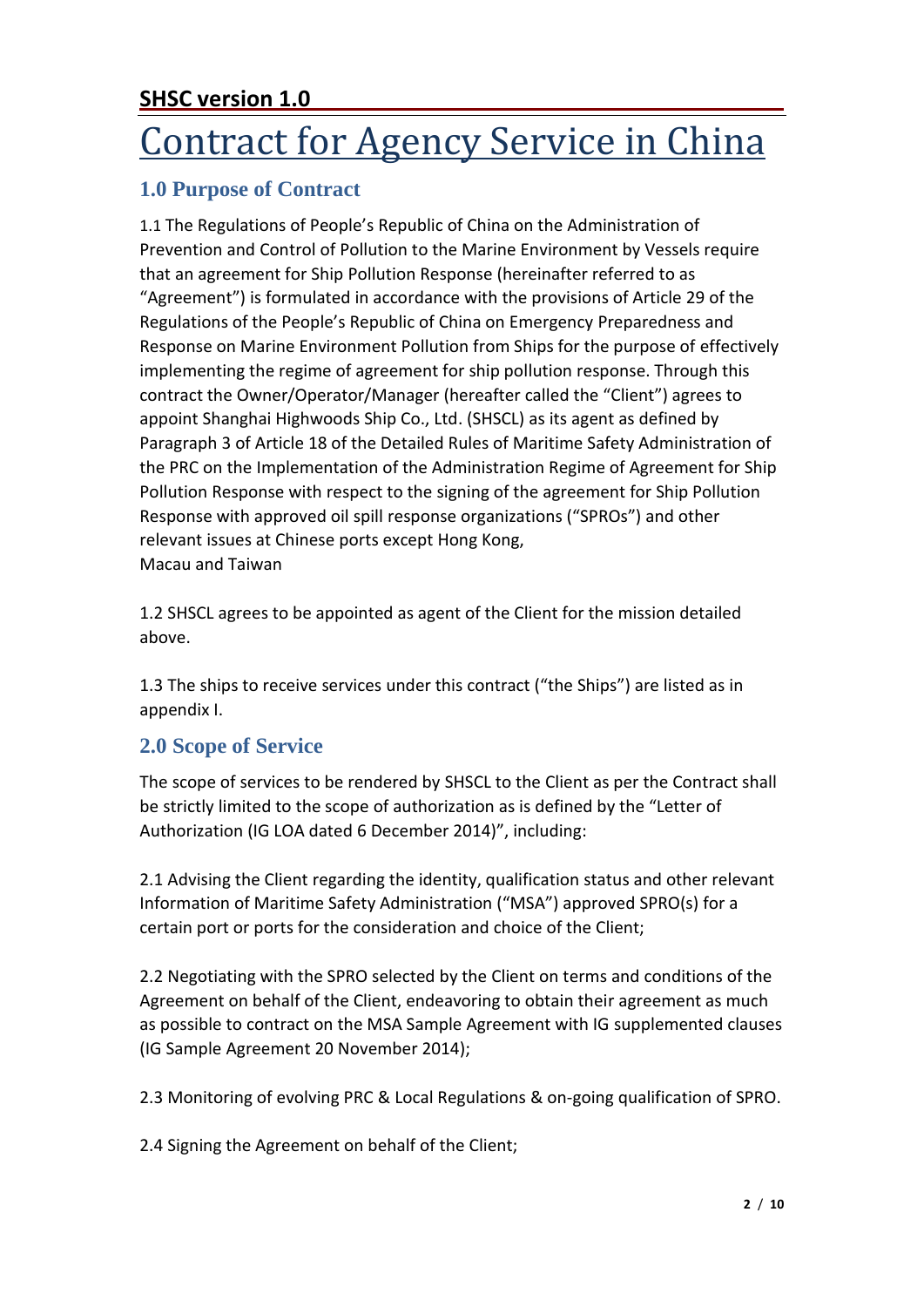2.5 Handling payment of the retainer fee to SPRO according to the signed Agreement on behalf of the Client;

2.6 Providing the Ships' movement information to SPRO according to the signed Agreement on behalf of the Client;

2.7 Handling renewal, extension or termination of the Agreement on behalf of the Client;

2.8 Dealing with any other issues in relation to the signing of the Agreement as instructed by the Client;

## **3.0 Obligations of SHSCL**

3.1 SHSCL shall exercise reasonable skill, care, efficiency and diligence in carrying out the services detailed in Article 2 above.

3.2 SHSCL shall advise the Client of all necessary requirements with respect to signing of the Agreement at a certain port or ports, including information of SPRO(s) with appropriate level of qualification approval by MSA to comply with relevant laws and regulations, acceptable procedures and acceptable contract terms, so that the Client may comply with the requirements.

3.3 SHSCL shall strictly follow the instructions of the Client and act within the authorization of the Client.

3.4 SHSCL shall send a copy of the Agreement signed on behalf of the Client by email or fax to the Client within 48 hours after the execution is completed with the SPRO selected by the Client.

3.5 SHSCL shall keep the originals of effective Agreements safely and send them to the Client when requested, at the cost of the Client.

3.6 SHSCL shall update the Client with developments on legislation and other requirements with respect to signing of the Agreement.

3.7 SHSCL shall update the Client with material changes of status of the SPROs with which the Client has entered into agreement as soon as SHSCL becomes aware of such changes.

3.8 SHSCL shall make itself available for service 24/7 by providing the Client with an Emergency contact list and updating it timely in case of changes.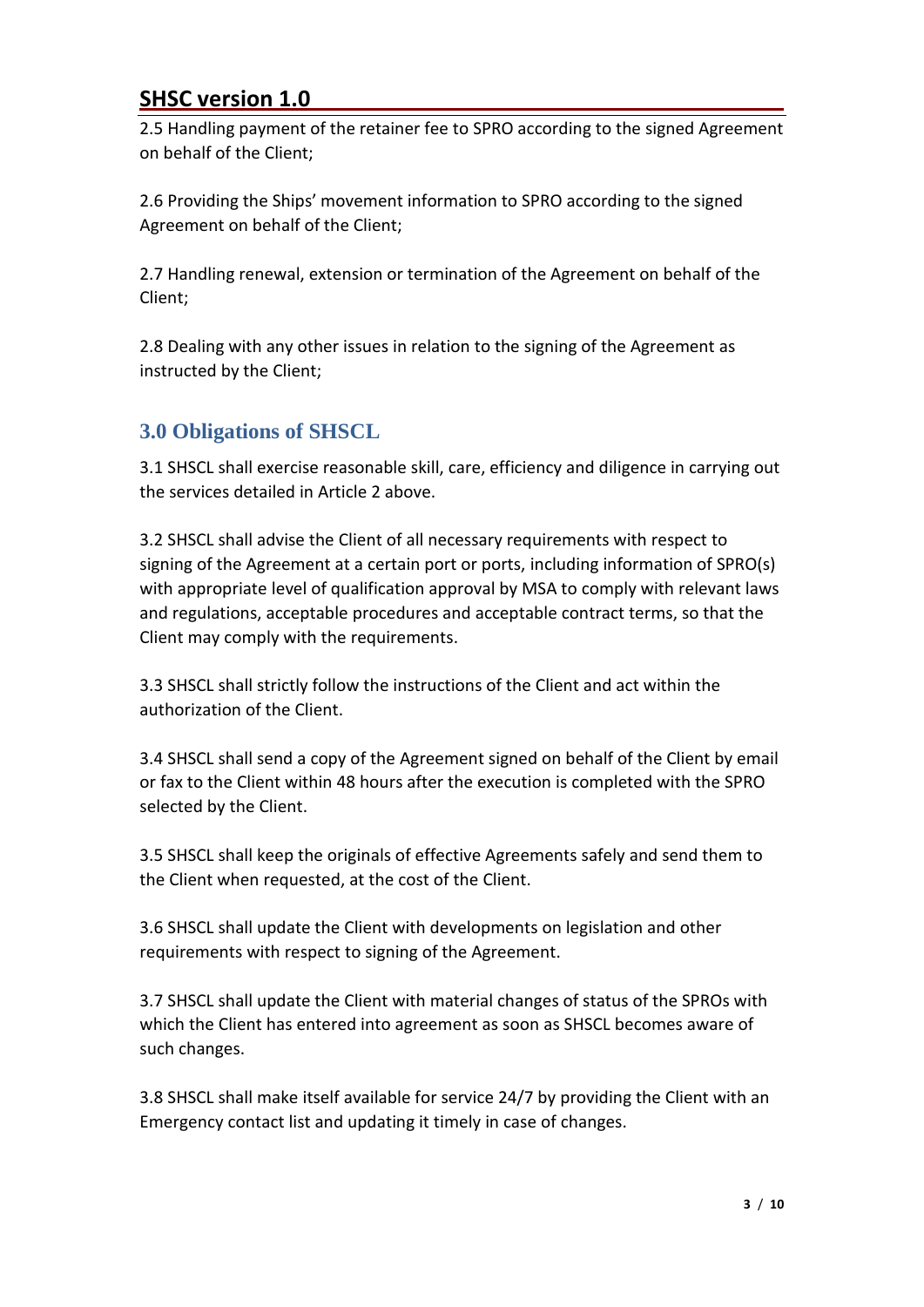#### **4.0 Obligations of the Client**

4.1 The Client shall ensure itself is the proper party to enter into contract with SPROs for the Ships pursuant to Article 18 of *the Detailed Rules of Maritime Safety Administration of the PRC on the Implementation of the Administration Regime of Agreement for Ship Pollution Response*.

4.2 Generally, the Client shall inform SHSCL of each intended call of the Ships to Chinese ports (except Hongkong, Macau and Taiwan,) together with the appointed local ship agent at least 4 days prior to the Ships' arrival. In case of emergency situations, the Client shall get in contact with SHSCL as soon as the Client becomes aware of the intended call of the Ships to Chinese ports (except Hongkong, Macau and Taiwan) so that the Parties can work out a solution together.

4.3 The Client shall confirm to SHSCL its choice of SPRO together with the Agreement wording which it accepts as far in advance of the ship's arrival as possible but in any event no later than 24 hours prior to arrival at a Chinese port.

4.4 When requested by SHSCL, the Client shall provide SHSCL with a copy of valid P&I entry certificate.

4.5 The Client shall ensure proper conditions for SHSCL to render services in accordance with the Contract, such as:

- (a) Cooperative attitude of all Clients' employees towards SHSCL personnel;
- (b) Timely and exhaustive provision of necessary documentation and information.

4.6 The Client shall execute the Letter of Authorization and submit it to SHSCL by sending a copy electronically for submitting to PRC authority. The Client shall send the originals of the Letter of Authorization in duplicate to SHSCL for its own filing in due course.

4.7 The Client shall provide SHSCL with an emergency contact number for the sake of urgent situations, and update any changes thereof.

## **5.0 Liabilities**

5.1 It is agreed and understood that, under no circumstances does SHSCL provide any guarantee to the Client regarding performance of any SPROs either in terms of the SPROs' meeting its contractual liabilities under the Agreement or in terms of the SPROs' meeting the demand and criteria of the PRC authority.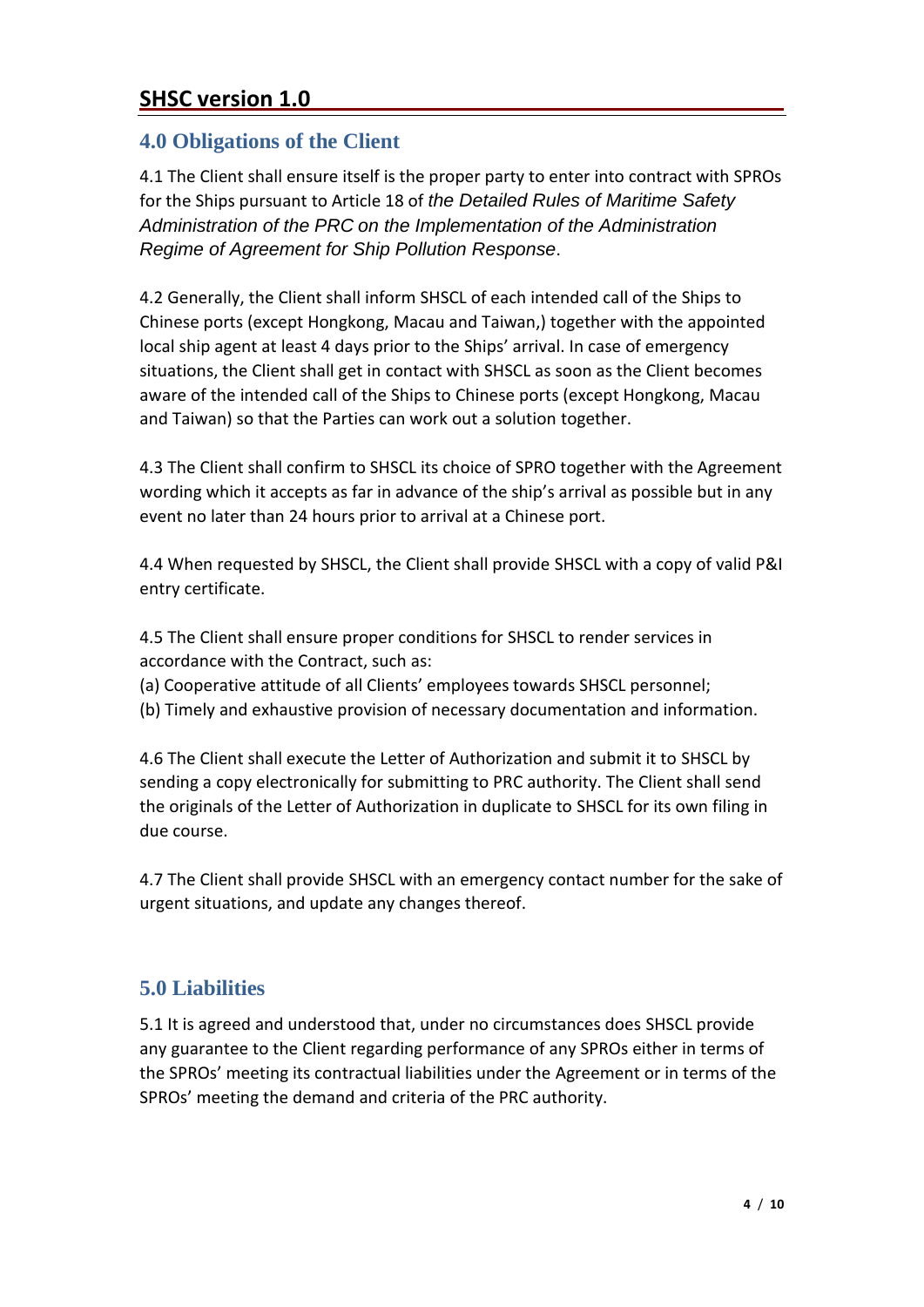5.2 It is agreed and understood that SHSCL shall not be liable for fines, losses, damages, or penalties suffered by the Client arising from MSA's refusal or delay to accept the Agreement signed by SHSCL on behalf of the Client, unless such refusal or delay is caused by the fault or negligence of SHSCL in providing SPRO candidate which is not officially approved by MSA or which is not with appropriate level of qualification approval by MSA to comply with relevant laws and regulations.

5.3 It is agreed that it is the Client's own responsibility to ensure that the Agreement is accepted by the P&I Club with which the Ship is entered so that the Club's cover will not be prejudiced. SHSCL shall not be liable for any losses, damages or liabilities sustained by the Client due to the prejudiced cover caused by the Agreement.

5.4 It is agreed and understood that SHSCL shall not be liable for losses or damages suffered by the Client arising from delays to the Ships' schedule caused by the Client's failure to pay the retainer fees charged by SPROs in a timely manner, unless the Client has had sufficient cash deposit with SHSCL in the manner specified in Article 9.3.

5.5 Each party to the Contract shall not be liable for losses, damages, fines, costs, liabilities and penalties caused to the other party by the fault or negligence of the other party in fulfilling its obligations provided in the Contract, and shall indemnify and hold harmless the other party for losses, damages, fines, costs, liabilities and penalties caused to the other party by the fault or negligence of its own in fulfilling its obligations provided in the Contract.

5.6 The Client agrees to indemnify and hold harmless SHSCL, its directors, managers, employees or sub-contractors from all claims, losses, damages, liabilities, costs and expenses arising from SHSCL's providing the services or fulfilling its obligations as are specified in the Contract and or are carried out in line with the Client's instructions, unless such claims, losses, damages, liabilities, costs and expenses are caused by the fault or negligence of SHSCL, or its directors, managers, employees or subcontractors.

## **6.0 Insurance**

6.1 During the period when the Contract is in effect, the Client shall maintain P&I cover including coverage for pollution liabilities.

# **7.0 Confidentiality**

7.1 All business transacted between the Parties as well as data, knowledge, information and documents ("Confidential Information") handed over by one Party to the other shall always be subject to confidentiality except where the relevant data, knowledge, information and documents have already become public domain through no fault of any party.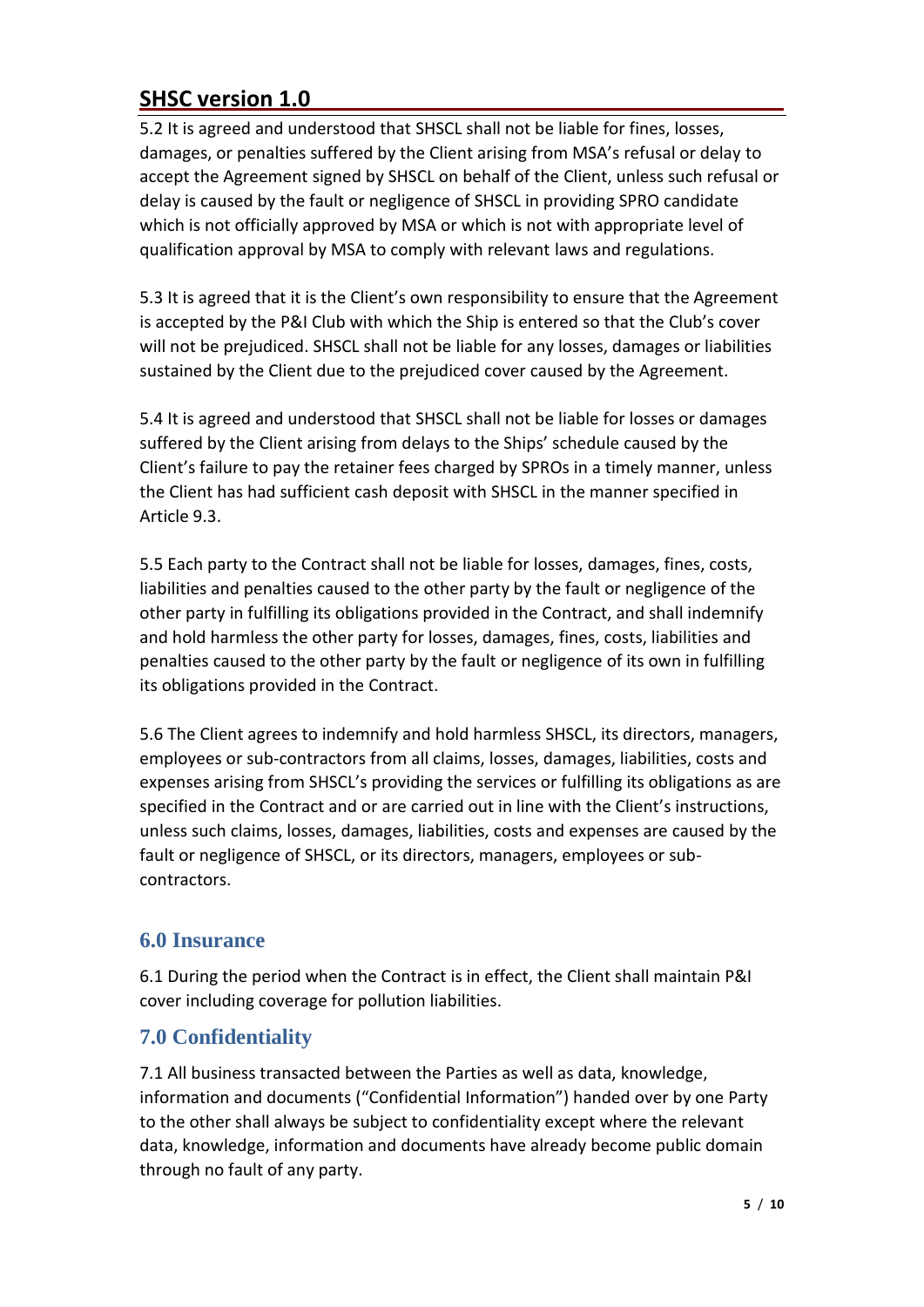7.2 Neither of the Parties shall disclose, reveal or permit access to the Confidential Information, in whole or in part, to any third party without the other Party's prior written consent, except where the disclosure of information is required by law or is made to PRC maritime authority or the P&I Club which the Ships are entered with.

#### **8.0 Fees**

8.1 SHSCL's service fee shall in any and all circumstances be charged separately from the retainer fee and response costs that are charged by SPROs or any other third parties,

8.2 USD 30 per ship per call for handling necessary arrangements with and payments to the SPROs and for coordinating with port authorities,

#### **9.0 Payments**

9.1 The Client shall settle the debit note submitted by the SHSCL issued in line with Article

8.1 and 8.2 for services rendered within 30 days upon receipt of an electronic version of the debit note via either email or fax.

9.2 SHSCL is not obligated to advance any third party fees on behalf of the Client, including but not limited to the retainer fees and response costs charged by SPROs.

9.3 In order to ensure the Ships' smooth entry, departure and operation at Chinese ports and to save time and costs, the Client may, immediately after the Contract becomes effective, remit an agreed amount of cash deposit with SHSCL, for the purpose of paying the retainer fees charged by SPRO and settling the debit note of SHSCL for services rendered. When the cash deposit is used out or becomes insufficient to cover the cost of the Ship's next call, the Client may make another remittance in an agreed amount. In case of the Client doing so, SHSCL shall keep a clear and complete account record regarding use of this cash deposit, including informing the Client of the amount of retainer fee paid to the SPRO within three working days after such fee is paid out or is incurred, submitting a monthly debit note detailing the service fee charged by SHSCL, and making available a complete account breakdown whenever required by the Client. At the time of termination of this Contract, SHSCL shall return any balance of the cash deposit to the Client within seven days after the Contract is terminated.

## **10.0 Effect and Termination**

10.1 The Contract takes effect on the date of execution by both Parties and will continue to be valid until terminated by either of the Parties.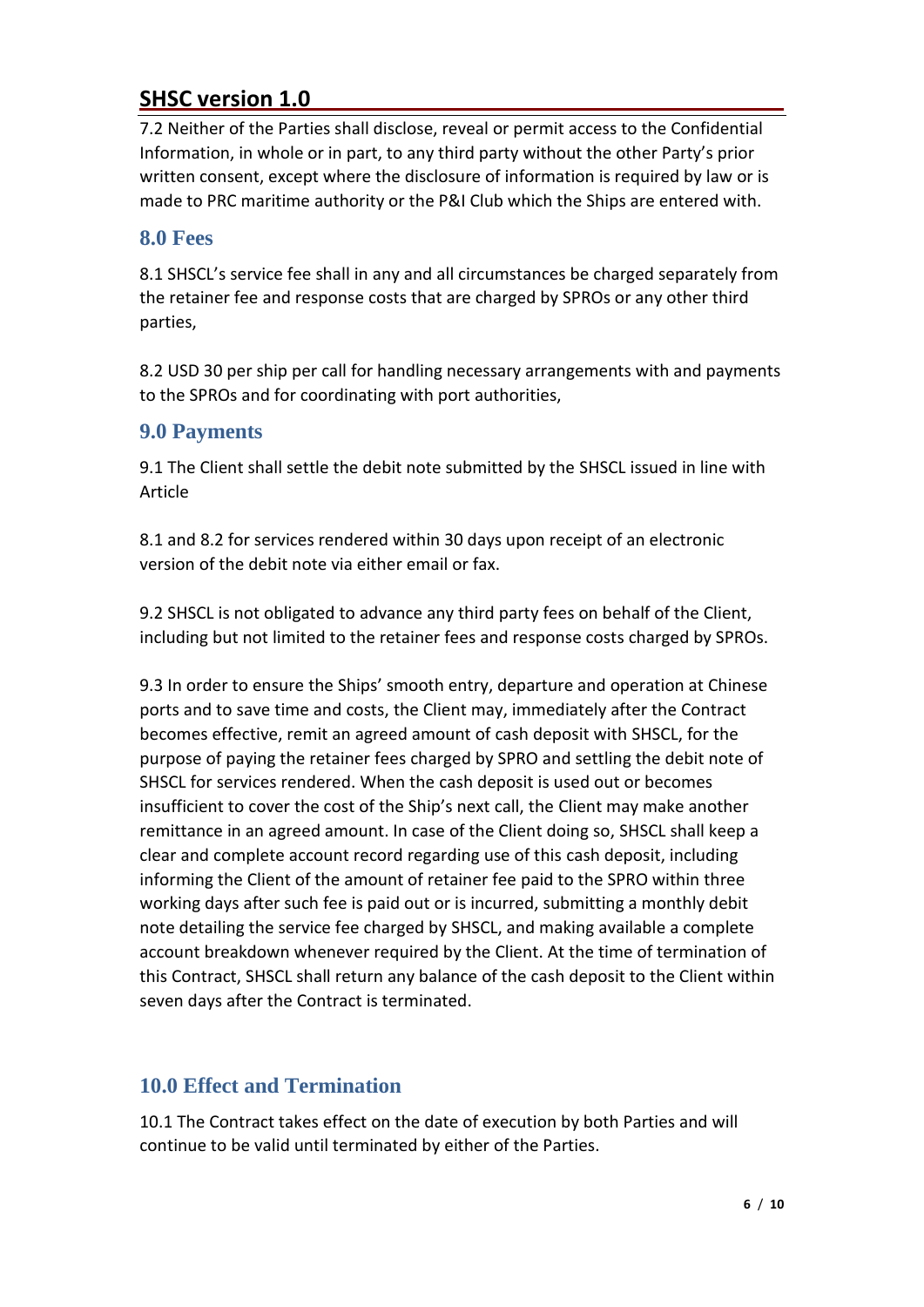10.2 Either party may terminate the contract by giving 30 days prior written notice to the other party.

10.3 In case of termination of the contract, the clients undertakes to pay for services rendered prior to the termination of the contract within 7 days from the receipt of debit note from SHSCL.

#### 11. Jurisdiction

The contract shall be governed by and construed with the laws of People's Republic of China. Any disputes arising there from shall be submitted to the court of the People's Republic of China.

#### 12. Other conditions

The contract shall be executed in duplicate, one copy for each Party, both copies being of equal legal effect. The undersigned irrevocably warrant that they are fully and duly authorized by their respective parties to sign and execute the contract.

Client: Signature /company stamp/seal: Print name: Title: Company name: Date:

**SHSCL** Signature /company stamp/seal: Print name: William Peng Title: OSRO Service Manager Company name: Shanghai Highwoods Ship Co., Ltd Date: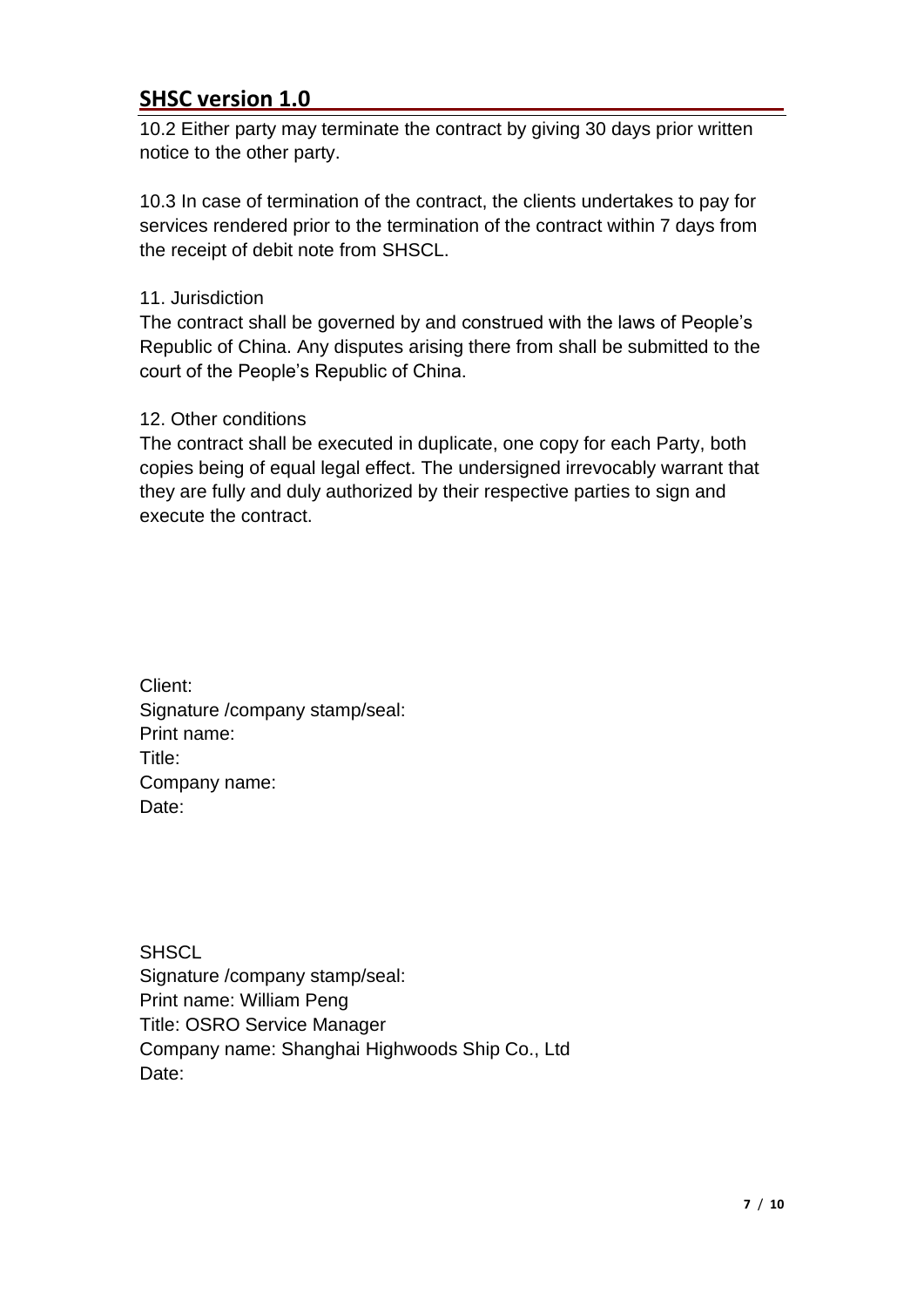#### 授权委托书

**Letter of Authorization**

#### **(IG LoA dated 6 Decemeber 2011)**

委托人: Principal: 住所地: Domicile: 法定代表人: Legal representative: 联系人: Contact person: 通讯地址: Correspondence address: 电话: Telephone: 传真: Fax: 电子邮箱: Email: 代理人(代理公司名称或代理船长姓名\*):上海潼林船舶有限公司 Agent (name of agency or Master\*): Shanghai Highwoods Ship Co., Ltd. 住所地:上海奉贤环城西路 3111 弄 555 号 4 幢 3832 Domicile: Rm 3832 Building. 555, No.3111 Ring (W) Road Fengxian Shanghai China 法定代表人:彭正清 Legal representative: William Peng 联系人:彭正清 Contact person: William Peng 通讯地址:上海市浦东新区高桥清溪路 299 弄 13 号 602 邮编 200137 Correspondence address: Rm 602 Blg 13 No. 299 Qingxi Road Pudong Shanghai China 200137 电话:+86 18217175747 Telephone: +86 18217175747 电子邮箱:osro@shorefacility.com Email:osro@shorefacility.com

\_\_\_\_\_\_\_\_\_\_\_\_\_\_\_\_\_\_\_\_\_\_\_\_\_\_\_\_\_\_\_\_\_\_\_\_\_\_

<sup>\*</sup>委托人仅可以在紧急情况下或者船舶没有预先计划突然需要停靠中国港口时,委托船长代为签订《船舶污染清除协 议》

<sup>\*</sup>The Principal can only authorize the Master to Sign the Agreement under an emergency or when the ship need to call at Chinese ports without a prior schedule.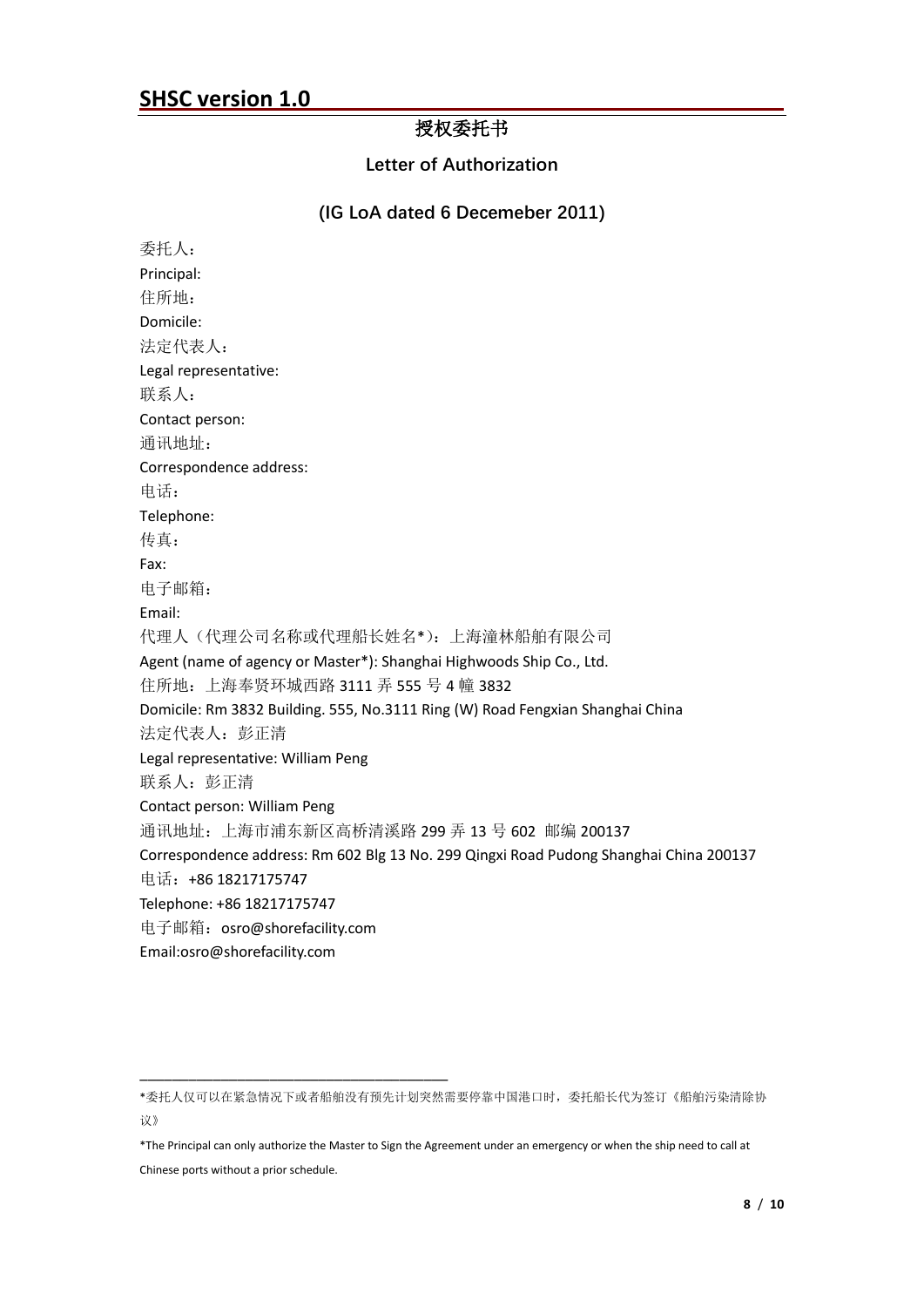Pursuant to the requirements of the Regulations of the PRC on Administration of the Prevention and Control of Marine Environment Pollution from Ship, Regulations of the PRC on Emergency Preparedness and Response on Marine Environment Pollution from Ships and the Detailed Rules of Maritime Safety Administration of the PRC on the Implementation of the Administration Regime of Agreement for Ship Pollution Response, our company hereby appoint your good company (or the Master of the contracted ship) as our agent as defined by Paragraph 3 of Article 18 of the detailed Rules of Maritime Safety Administration of the PRC on the Implementation of the Administration Regime of Agreement for Ship Pollution Response with respect to the signing of the Agreement for Ship Pollution Response (hereafter "the Agreement") and other relevant issues.

根据《中华人民共和国防治船舶污染海洋环境管理条例》、《中华人民共和国船舶污染海 洋环境应急防备和应急处置管理规定》、《中华人民共和国海事局船舶污染清除协议管理 制度实施细则》的有关规定要求,我司特授权贵司(或签约船舶的船长)作为我司为《中 华人民共和国海事局船舶污染清除协议管理制度实施细则》第18 条第三款的规定代理人, 代为我司签署《船舶污染清除协议》和处理相关事宜。

The authorization provided to the agent by the means of this letter is limited to the following: 贵司的代理权限如下:

To negotiate with the PRC corresponding qualified ship pollution response organization on terms and clauses of the Agreement and on revision, extension and termination of the Agreement after the Agreement is signed;

与获得中国主管部门认可相应资质的船舶污染清除单位协商《船舶污染清除协议》的条件 和条款,以及合同成立之后的对于该合同的修改、延期和终止;

To sign the Agreement for Ship Pollution Response on behalf of our company;

代理我司签署《船舶污染清除协议》;

To submit and to file the signed Agreement with PRC Maritime Safety Administrations in charge.

代理我司向主管海事局提交、宝贝已签署的《船舶污染清除协议》;

Under the instruction of our company, to pay the ship pollution response retainer fee under the Agreement and to collect the refunding of the said retainer fee according to the signed Agreement on behalf of our company; to receive the receipt of the said retainer fee;

根据我司指示,依据《船舶污染清除协议》之规定,代理我司向船舶污染清除单位支付船 舶的协议费,代为收取退回的船舶的协议费;并领取有关付款收据;